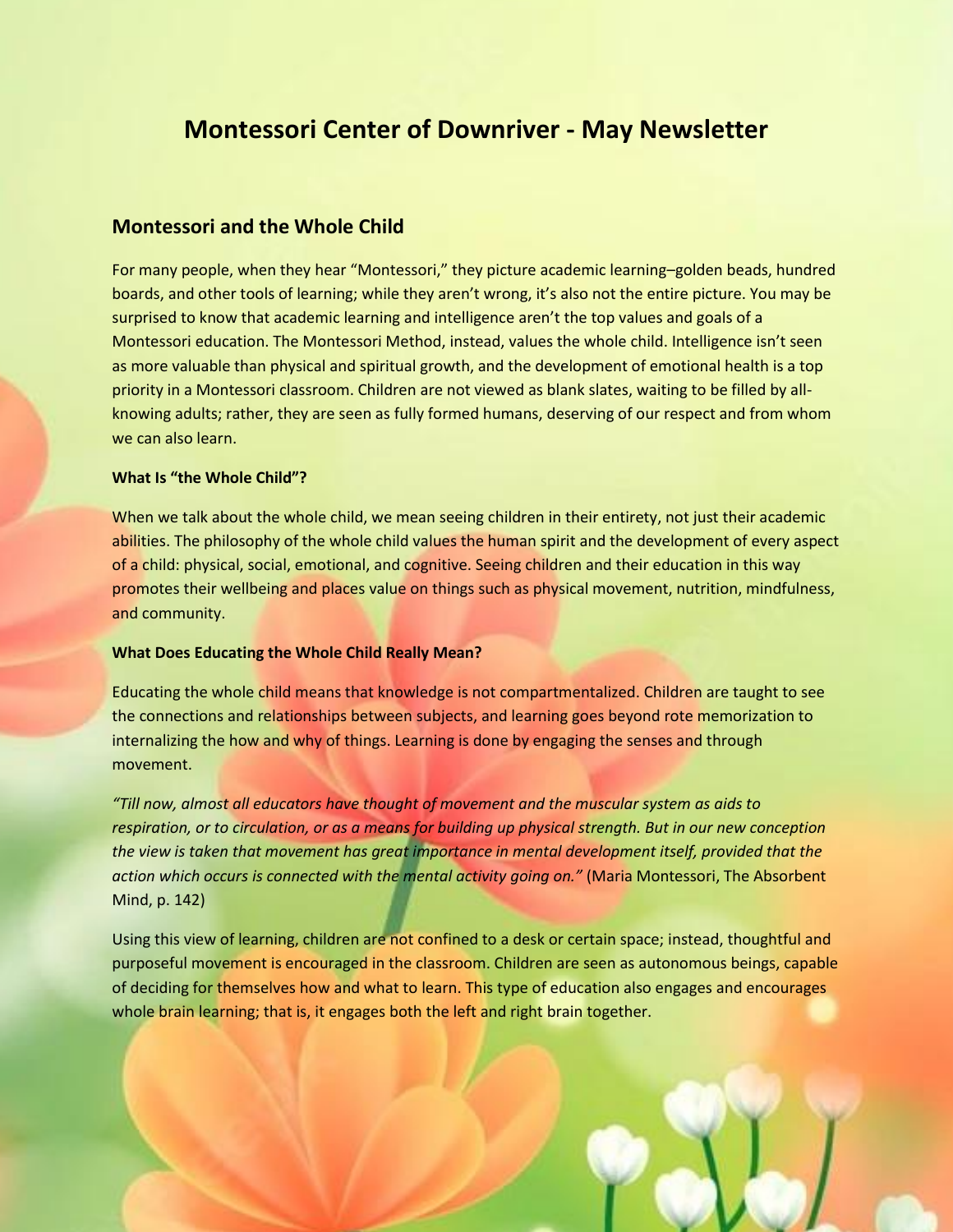

*A practical life activity such as preparing a snack for the class engages the whole child. It develops their fine motor skills, helps them practice counting, and encourages a sense of community.*

## **In the Classroom**

#### **Ms Ashley's Room**

In May in Ms Ashley's room, they will be learning about reptiles and amphibians and will be planting seeds in class to watch them grow. They'll also be having a taco bar for Cinco de Mayo and making gifts for Mother's Day!

## **Mrs. Dona's Room**

In April, Mrs. Dona's room studied the continent of Asia with food tasting, songs, and many artifacts from different Asian countries. In May, the class will be learning about caring for the environment, planting, and the continent of Australia. They'll also be celebrating Cinco de Mayo and Mother's Day!

## **Ms Paula's Room**

Ms Paula's room is a spring fling this month! They'll be learning about all things spring: butterflies, flowers, planting! They'll also be learning about the continent of Africa.

#### **Mrs. Melissa's Room**

In May, Mrs. Melissa's room will be learning about insects, birds, and flowers.

# **Updated Policy**

Please note that we have updated our Parent Handbook to reflect this revised policy: Children who are sent home from school due to illness must stay home the following day. They may return to school when they are symptom free and have no other signs of a contagious illness.

## **Local Events and Resources**

- 1. The Wyandotte library is doing a spring scavenger hunt all month. Children can get a small prize for finding all the items and solving the riddle.
- 2. The Lincoln Park Spring Fling Carnival runs from May 19th through 22nd.